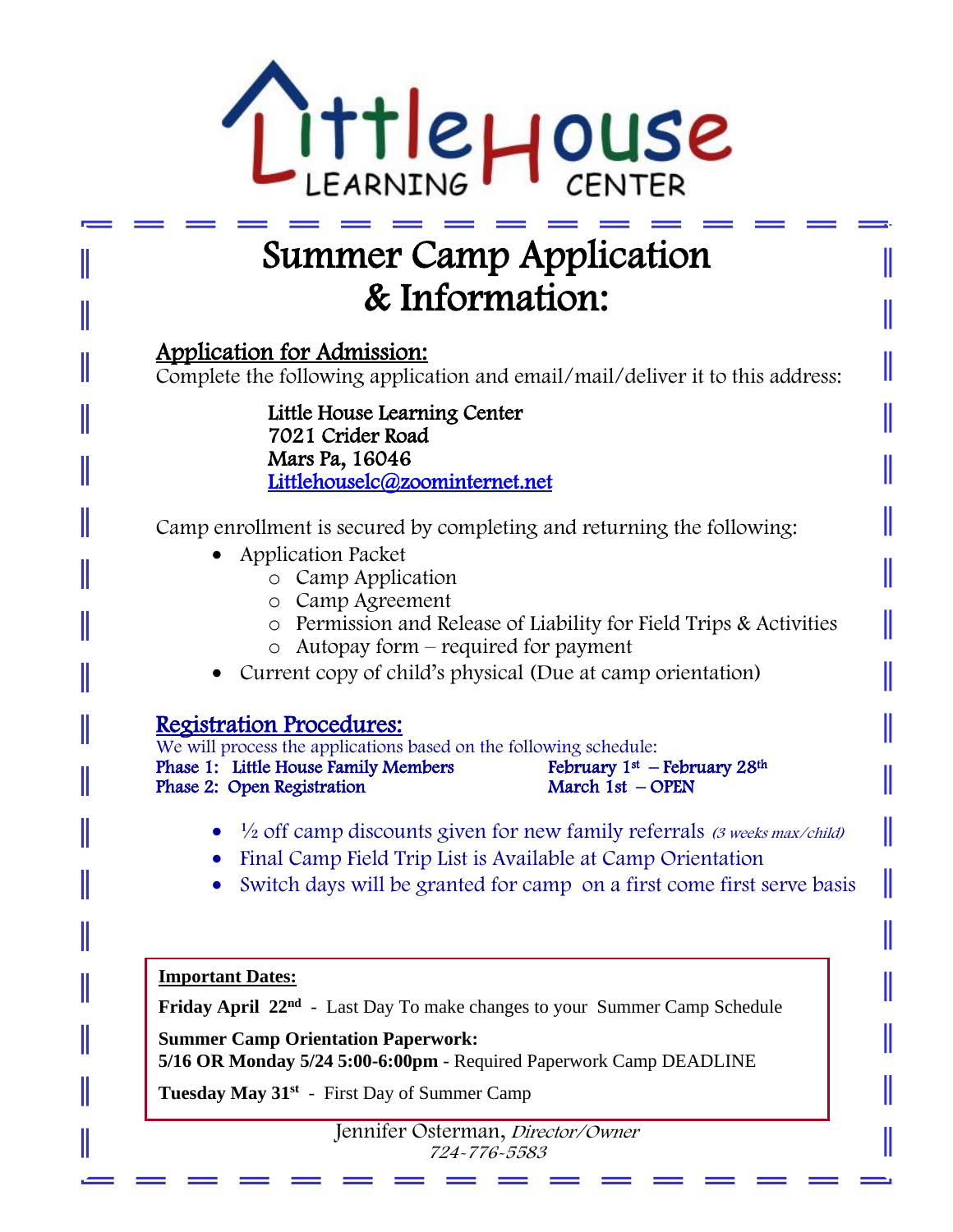

#### ALLERGIES:

My Child Does Have Allergies

Parents MUST complete a food/allergy alert

**Office Use Only** Date Received Accepted Declined

| <b>Name</b> | Last                                | Middle                              | First | Nickname                |
|-------------|-------------------------------------|-------------------------------------|-------|-------------------------|
| <b>Boy</b>  | Girl                                | Birth-date: $\frac{1}{\sqrt{2\pi}}$ |       |                         |
|             | <b>Parent/Guardian Information:</b> |                                     |       |                         |
|             |                                     |                                     |       |                         |
|             |                                     |                                     |       |                         |
|             |                                     |                                     |       |                         |
|             |                                     | City, State Zip                     |       | City, State Zip         |
|             |                                     | Home Phone $(\_\_)$                 |       | Home Phone $(\_\_)$     |
|             |                                     | Cellular Phone $(\_\_)$             |       |                         |
|             |                                     |                                     |       |                         |
|             |                                     |                                     |       |                         |
|             |                                     | Employer                            |       | Employer                |
|             |                                     |                                     |       |                         |
|             |                                     | City, State, $\mathsf{Zip} \_$      |       | City, State, Zip        |
|             |                                     | Business Phone $(\_\_)$             |       | Business Phone $(\_\_)$ |

Please explain the family pattern if the child does not live with both biological parents in one household. You may include information about adoption, foster care, guardianship, etc. If the child is adopted is he/she aware of the adoption?

| Please check the days/program you are applying for:                                                                                                   | <b>T-Shirt Size</b> (circle one) |                                                                                                                                                        |                          |     |                         |              |             |
|-------------------------------------------------------------------------------------------------------------------------------------------------------|----------------------------------|--------------------------------------------------------------------------------------------------------------------------------------------------------|--------------------------|-----|-------------------------|--------------|-------------|
| $\Box$ Full Day Summer Camp and Care (6:30-6:30) 3-5days/week                                                                                         |                                  |                                                                                                                                                        | 4/5                      | 6/7 | $x s \qquad s \qquad m$ | $8/10$ 11/12 | xl<br>$-14$ |
| $\Box$ Summer Camp (9-3:30 3-5 days/week                                                                                                              |                                  |                                                                                                                                                        |                          |     |                         |              |             |
| $\Box$ Flex Time - \$11.00 per hour                                                                                                                   |                                  |                                                                                                                                                        |                          |     |                         |              |             |
| <b>Summer Camp Orientation:</b>                                                                                                                       |                                  | How did you hear about us?                                                                                                                             |                          |     |                         |              |             |
| I understand that I am responsible to attend one of<br>the two summer camp orientations/paperwork<br>sessions. SIGN next to the date you will attend: |                                  | You and the referring family will receive 1/2off<br>one week of camp – Valid through May $I^{st}$<br><i>**restrictions applyplease see camp info**</i> |                          |     |                         |              |             |
| <b>Monday May <math>16^{th}</math></b>                                                                                                                |                                  |                                                                                                                                                        | Internet Search          |     |                         |              |             |
| Tuesday May 24th                                                                                                                                      |                                  |                                                                                                                                                        | <b>Print Advertising</b> |     |                         |              |             |
| <b>Stop in between 5-6pm</b>                                                                                                                          |                                  | Other:                                                                                                                                                 |                          |     |                         |              |             |

\_\_\_\_\_\_\_\_\_\_\_\_\_\_\_\_\_\_\_\_\_\_\_\_\_\_\_\_\_\_\_\_\_\_\_\_\_\_\_\_\_\_\_\_\_\_\_\_\_\_\_\_\_\_\_\_\_\_\_\_\_\_\_\_\_\_\_\_\_\_\_\_\_\_\_\_\_\_\_\_\_\_\_\_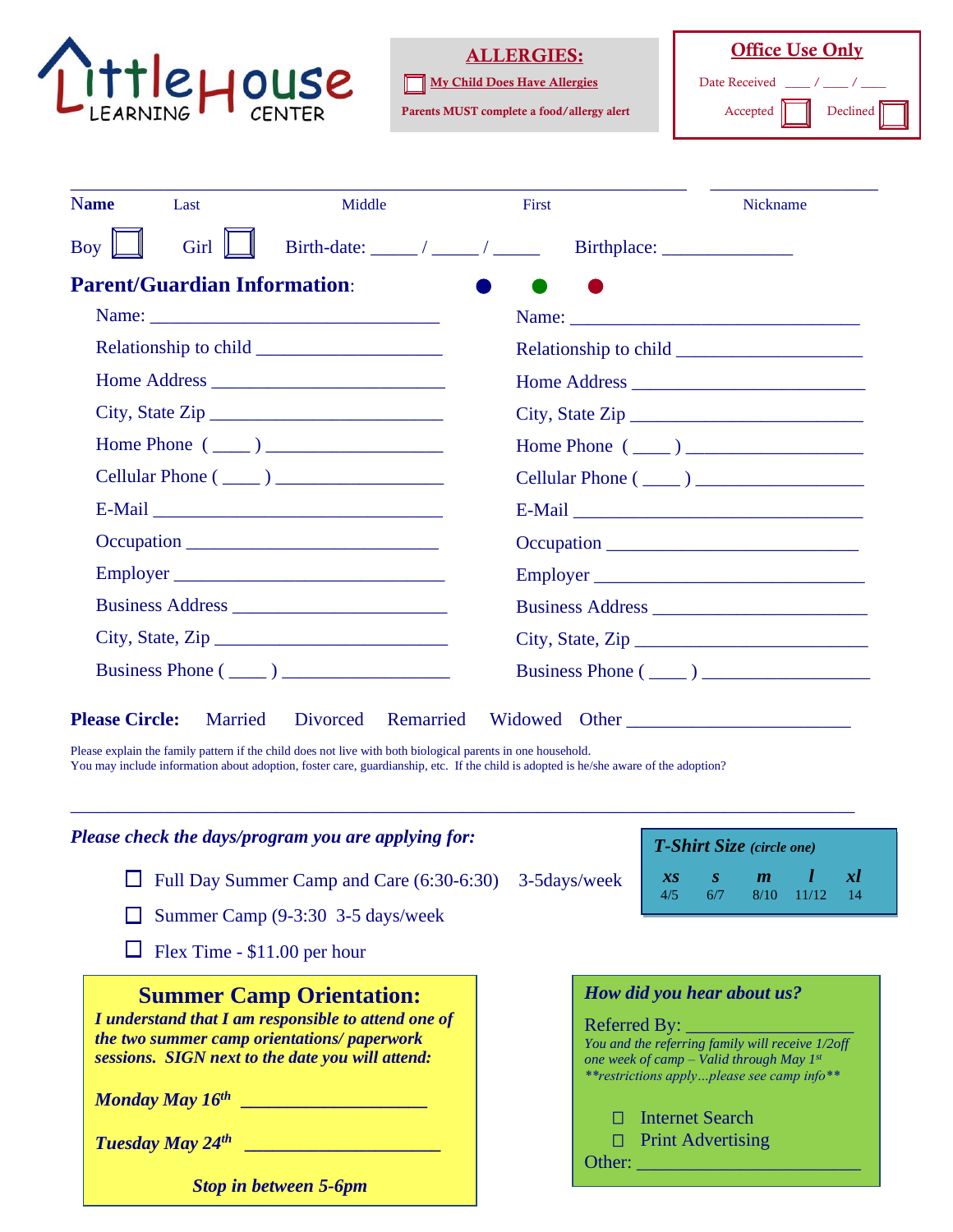# **CAMP AGREEMENT 2021**

55 Pa Code Chapters 3270.123 & 181©; 3280.123 & 181©; 3290.123 & 181©

### **Childs Name: \_\_\_\_\_\_\_\_\_\_\_\_\_\_\_\_\_\_\_\_\_\_\_ Birthdate: \_\_\_\_\_\_\_\_\_\_\_**

 *NEW: Junior Counselor Campers entering 5th or 6th grade 10% off Special Orientation TBD*

#### **Weekly Schedule & Fee's per the information below:**

- 1. Please initial below for each week your camper WILL attend.
- 2. Place an **E** in the box for each day of the week your camper WILL attend Extended care hours.
- OR place a **C** in the box for each day of the week your camper WILL attend Camp hours.

| Initial to<br>choose<br>the week, | M | W | Τh | F | <b>Camp Weeks</b>                |
|-----------------------------------|---|---|----|---|----------------------------------|
|                                   |   |   |    |   | Blooms & Bees $5/31-6/1$         |
|                                   |   |   |    |   | Minute to Win It $6/6-6/10$      |
|                                   |   |   |    |   | Silly Science 6/13-6/17          |
|                                   |   |   |    |   | Passport to Fun 6/20-6/24        |
|                                   |   |   |    |   | Passport to Fun $6/27-7/1$       |
|                                   |   |   |    |   | Survival 7/5-7/8                 |
|                                   |   |   |    |   | Cupcake Competition 7/11-7/15    |
|                                   |   |   |    |   | Splashtopia 7/18-7/22            |
|                                   |   |   |    |   | Investigation Stations 7/25-7/29 |
|                                   |   |   |    |   | Cooking Crew $8/1-8/5$           |
|                                   |   |   |    |   | Sportastic Camp 8/8-8/12         |
|                                   |   |   |    |   | Last Hoorah $8/15-8/19$          |

**Extended Day – 1 week** 6:30am – 6:30pm

- o 5 days/week \$265.00
- o 4 days/week \$225.00
- o 3 days/week \$180.00

```
Camp Hours – 1 week 9am - 3:30pm
```
- o 5 days/week \$214.00
- o 4 days/week \$180.00
- o 3 days/week \$150.00

**\*Please Note, 1 & 2 day options per week are not available**

**\*\* Junior Counselors Status is available for all students entering 5th or 6th grade!** 

#### **Your signature below represents:**

- 1. Having received written information regarding this summer program (pa code 3270.121,3280.121,3290.121)
- 2. Agreement to update emergency contact information if it changes this summer (pa code 3270.124,3280.124,3290.124)
- 3. Permission to take pictures of the above child for Brightwheel, camp DVD's and advertisements for camp.
- 4. Understanding that changes can be made to the above schedule in writing through **Friday April 22, 2022** \*\* Please be as accurate as possible. *Asking that you remove no more than 5days. Thank You* \*\*
- 5. Tuition above includes: Breakfast (camp and care) and a PM snack. Field Trips, transportation & activity costs covered in tuition. \*\* Packed Lunches Required M-Th \*\* Pizza lunch provided each Friday!
- 6. As of 4/22, YOU WILL BE CHARGED FOR EACH SESSSION YOU SELECTED, WHETHER OR NOT YOUR CHILD ATTENDS. \*request to switch camp days will be granted first come first serve\*

*Parent/Guardian Signature: \_\_\_\_\_\_\_\_\_\_\_\_\_\_\_\_\_\_\_\_\_\_\_\_\_\_\_\_\_\_\_\_\_\_\_\_\_\_\_\_\_\_\_\_\_\_\_\_\_\_\_\_ Date: \_\_\_\_\_\_\_\_\_\_\_\_*

| Date: |  |  |
|-------|--|--|
|       |  |  |

*Payment Options:* Invoices will be sent to the email address listed on your

Please check below to signify how you intend to pay:

□ **Autopay** (credit card paperwork required)

Payments can be made via cash, check or credit card. Payment dates are listed on the LH Calendar, every 2wks

application in the left column.

beginning 5/30/22

 $\Box$  Cash □ Check

*Director/Operator Signature: \_\_\_\_\_\_\_\_\_\_\_\_\_\_\_\_\_\_\_\_\_\_\_\_\_\_\_\_\_\_\_\_\_\_\_\_\_\_\_\_\_\_\_\_\_\_\_\_\_\_\_\_ Date: \_\_\_\_\_\_\_\_\_\_\_\_*